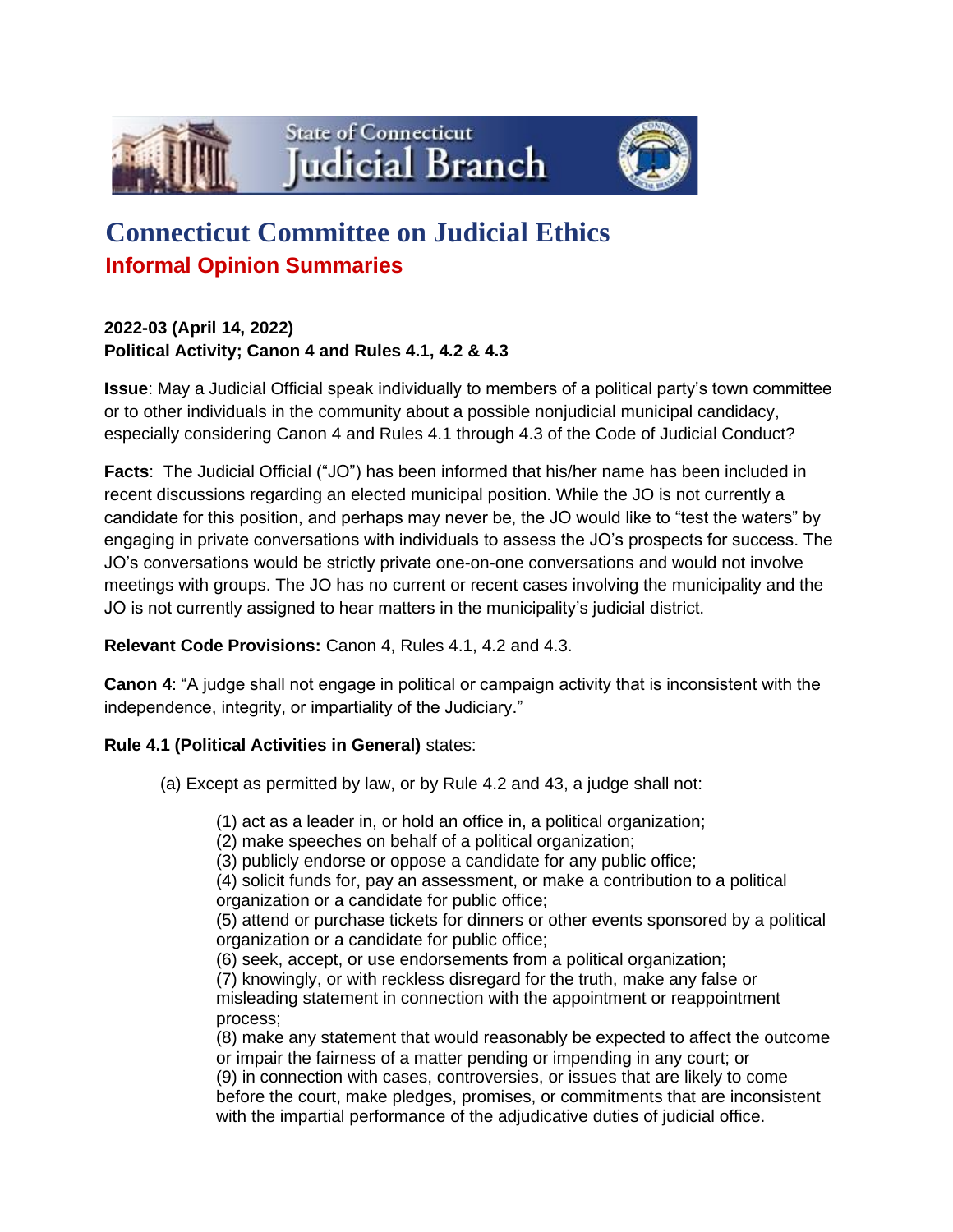(b) A judge shall take reasonable measures to ensure that other persons do not undertake, on behalf of the judge, any activities prohibited under subsection (a).

(c) A judge should not engage in any other political activity except on behalf of measures to improve the law, the legal system, or the administration of justice.

## **Rule 4.2 (Activities of Judges as Candidates for Reappointment or Elevation to Higher Judicial Office)** states that:

A judge who is a candidate for reappointment or elevation to higher judicial office may:

(a) communicate with the appointing or confirming authority, including any selection, screening, or nominating commission or similar agency: and

(b) seek endorsements for the appointment from any person or organization other than a partisan political organization, provided that such endorsement or the request therefor would not appear to a reasonable person to undermine the judge's independence, integrity or impartiality.

### **Rule 4.3 (Activities of Judges Who Become Candidates for Public Office)** states:

(a) Upon becoming a candidate for an elective public office either in a party primary or a general election, a judge shall resign from judicial office, unless permitted by law to continue to hold judicial office. A judge may continue to hold judicial office while being a candidate for election to or serving as a delegate in a state constitutional convention.

(b) Upon becoming a candidate for an appointive public office, a judge is not required to resign from judicial office, provided that the judge complies with the other provisions of this Code.

**Discussion:** This inquiry is one of first impression for this Committee. The New York Advisory Committee on Judicial Ethics, however, has considered pre-candidacy activities by judges who want to "test the waters." New York allows judges to meet privately with the head of a local political committee, political party members and leaders, or may appear privately before a party executive committee at any time to discuss the possibility of becoming a candidate for public office. Private and preliminary discussions with political leaders or officials about a possible candidacy are permissible in New York. By contrast, a judge in New York may not contact community residents before his/her "window period"<sup>1</sup> begins to determine if they would support the judge's candidacy for office because such activity does not involve "testing of the waters" about a possibility of receiving backing from a political party, but rather determining what the likelihood is of being supported by the voters themselves in an election. See [New York Judicial](https://www.nycourts.gov/legacyPDFs/ip/jcec/2020-Judicial-Campaign-Ethics-Handbook.pdf)  [Campaign Ethics Handbook \(2020 Edition\),](https://www.nycourts.gov/legacyPDFs/ip/jcec/2020-Judicial-Campaign-Ethics-Handbook.pdf) pp. 1-2.

The following New York ethics advisory opinions address pre-candidacy activities by judges:

[NY Opinion 02-24](https://www.nycourts.gov/ipjudicialethicsopinions/02-34.htm) A judge may speak individually to members of a party's county executive committee or to other party leaders about a possible judicial candidacy even though the Window

<sup>1</sup> The "window period" is the period during which judges and non-judges who seek an elective judicial office may engage in political activity pursuant to Section 100.5 of the Rules Governing Judicial Conduct. [\(Opinion 05-97\)](https://www.nycourts.gov/ipjudicialethicsopinions/05-97.htm)